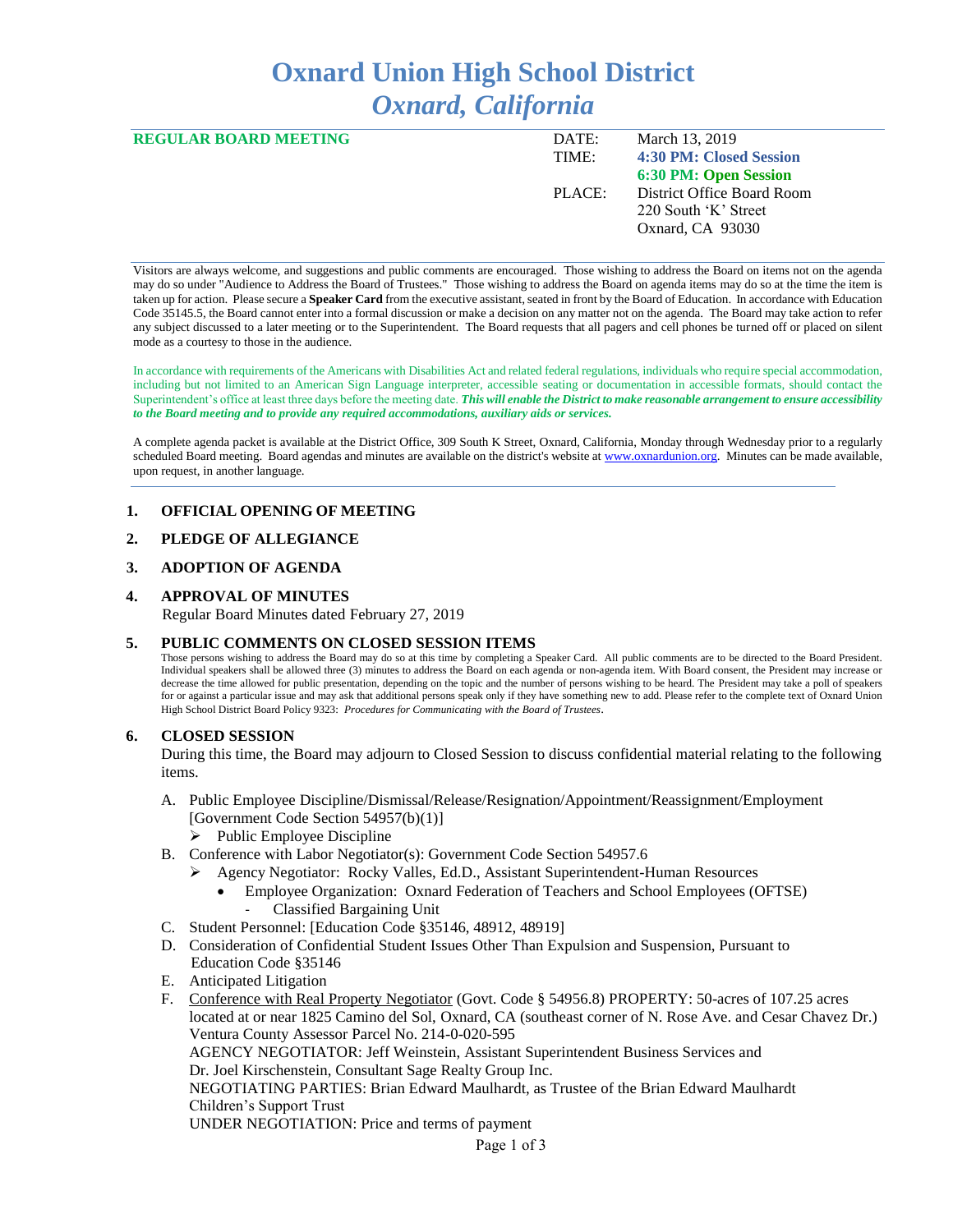Board Meeting Agenda March 13, 2019

G. Conference with Real Property Negotiator (Govt. Code § 54956.8)

PROPERTY: Multiple District-owned parcels, including: (1) Bell Ranch Property, Assessor Parcel No. ("APN") 156-0-180-385, Camarillo, California; (2) South of Oxnard High School, APN 183-0-030-180; (3) District Office Campus, 220, 309, and 315 South K Street, Oxnard, CA, APNs 202-0-010-630 & - 740; (4) Hueneme Road Adult School, 527 W Hueneme Road, Oxnard, CA, APN 222-0-082-625; (5) 280 and 300 Skyway Drive, Camarillo, CA, APN 230-0-130-105; and (6) 15 Stearman Street, Camarillo, CA, APN 230-0-130-115

AGENCY NEGOTIATOR: Jeff Weinstein, Assistant Superintendent Business Services and Dr. Joel Kirschenstein, Consultant Sage Realty Group Inc. NEGOTIATING PARTIES: To be determined UNDER NEGOTIATION: Price and terms of payment.

H. Conference with Real Property Negotiator (Govt. Code § 54956.8) PROPERTY: 7.6 Acres located 1800 Solar Drive, Oxnard, CA, Ventura County Assessor Parcel No. 213-0-070-045 AGENCY NEGOTIATOR: Jeff Weinstein, Assistant Superintendent Business Services and Dr. Joel Kirschenstein, Consultant Sage Realty Group Inc. NEGOTIATING PARTIES: Rio School District UNDER NEGOTIATION: MOU

## **7. RECONVENE IN PUBLIC: REPORT ON CLOSED SESSION ACTION**

## **8. NATIONAL ANTHEM – IZABELLA "BELLA" RUFF**

### **9. PUBLIC COMMENTS TO ADDRESS THE BOARD OF TRUSTEES**

Those persons wishing to address the Board may do so at this time by completing a Speaker Card. All public comments are to be directed to the Board President. Individual speakers shall be allowed three (3) minutes to address the Board on each agenda or non-agenda item. With Board consent, the President may increase or decrease the time allowed for public presentation, depending on the topic and the number of persons wishing to be heard. The President may take a poll of speakers for or against a particular issue and may ask that additional persons speak only if they have something new to add. Please refer to the complete text of Oxnard Union High School District Board Policy 9323: *Procedures for Communicating with the Board of Trustees.*

### **10. SUPERINTENDENT'S REPORT**

### **11. STUDENT REPRESENTATIVE TO THE BOARD – MARITZA SALCEDO**

### **12. CONSENT CALENDAR**

### **Business Services**

- **A.** Consideration of Approval of Donations, February 8 March 4, 2019
- **B.** Consideration of Approval of Purchase Orders and Direct Pays, February 19 March 1, 2019
- **C.** Consideration of Approval of AMT Systems, Inc. Proposal for Oxnard High School Performing Arts Center
- **D.** Consideration of Approval of Stantec Consulting Services Inc. Professional Land Surveyor Services
- **E.** Consideration of Approval of Contract Award for Architectural Services Relating to District-Wide Track and Field
- **F.** Consideration of Approval of Contract Award to Armstrong and Brooks Consulting Engineers for District-Wide Infrastructure Assessments and Site Surveys
- **G.** Consideration of Approval to Reject All Proposals for Technology Equipment, RFP 579
- **H.** Consideration of Approval of District Wide Radio Repeater Upgrade

### **Educational Services**

- **I.** Consideration of Approval of Renewal Memorandum of Understanding between the Oxnard Union High School District and the Mixteco/Indigena Community Organizing Project (MICOP) for Interpreter Services
- **J.** Consideration of Approval of Memorandum of Understanding between the Oxnard Union High School District and UCSB for Specific College Readiness Activities and Family Support in the Mixteco/Indigena Community